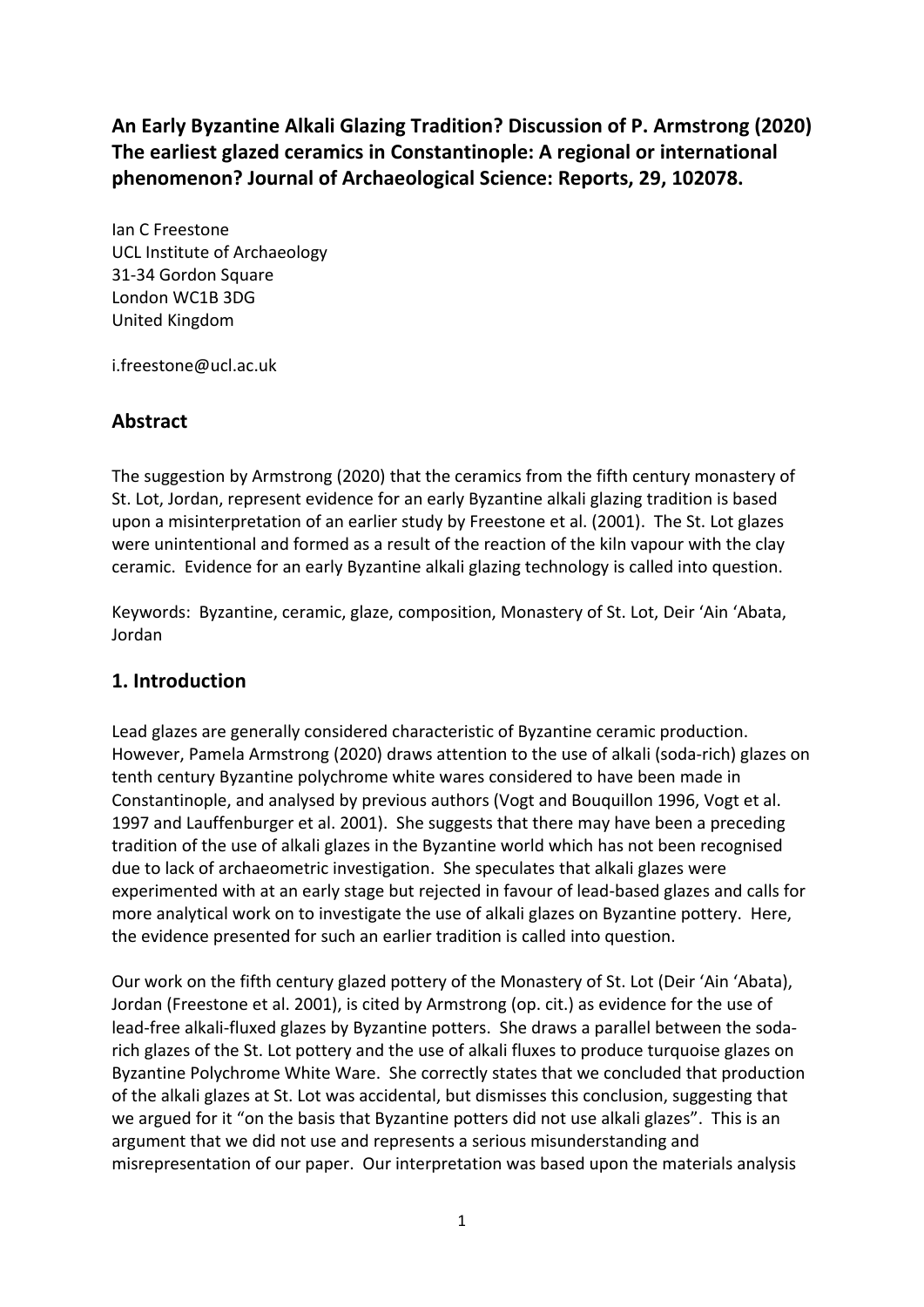of the St. Lot pottery. The purpose of this note is to explain why there is no direct relationship between the St. Lot glazes and the polychrome white wares of tenth century Constantinople. Neither are they directly related to the near eastern alkali glazing tradition, which is common in ceramics of the first millennium C.E. such as the widespread turquoise glazed wares of the Sasanian and Islamic worlds.



*Fig. 1. Glazed sherds from the Monastery of St. Lot, Deir 'Ain 'Abata, Jordan.*

# **2. The ceramics of St. Lot, Jordan**

Examples of the St Lot glazed ceramics are given in Fig. 1 (in colour on-line), which shows the character and distribution of the glaze on the ceramic bodies. In fact, sherds with evidence of glaze represent a very small percentage of the total number of sherds in the same fabric retrieved from the site. They comprise dark green glazes over hard grey to brown bodies. The glazes are patchy and do not often completely cover the surface of a single sherd. They frequently appear rough and uneven, unlike the smooth surfaces of the alkaline glazed wares of the Islamic world. Scanning electron microscopy reveals the glazes to be thin; while they may be up to 0.1 mm thick, they are frequently only a few micrometres. The bodies are non-calcareous and vitrified. The firing temperatures were estimated to be in the range 1000°C - 1150°C on the basis of refiring experiments and SEM examination (Freestone et al., op. cit.). These characteristics clearly differ from the typical alkaline glazed wares of the Middle East which are found on calcareous clay or stonepaste bodies, fired in the range 850-1000°C, with glazes of around or in excess of 200 µm thick (e.g. Mason et al. 2001, Paynter 2009, Tite et al. 2011).

The key to the origins of the St Lot glazes is found in their compositions. Table 1 shows that, although fluxed by the oxides of sodium and potassium, the St Lot glazes contain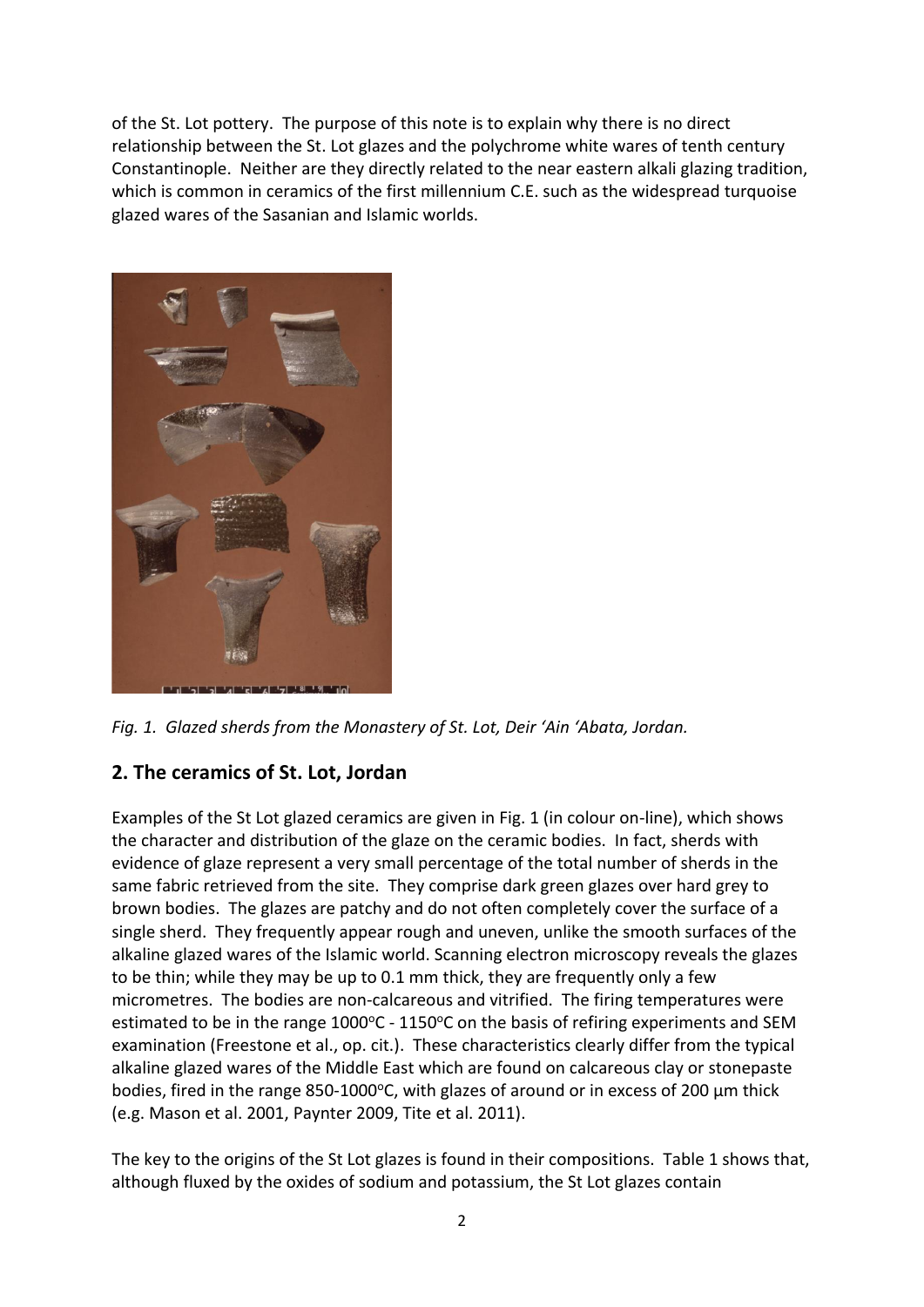exceptionally high alumina, around 10% or more, along with high titanium and iron oxides. The alumina contents of Islamic alkali glazes are less than 3%, and frequently below 1% (e.g. Mason et al., op. cit.). The St Lot glazes formed by a reaction between alkali flux and clay. Our interpretation was that the glazes on the St Lot pottery were formed as a reaction between fuel ash carried into the kiln chamber in particulate or vapour form, and the clay body of the ceramic. This is fully consistent with the sparse occurrence of glazed ware in the overall ceramic assemblage, the thin character and sporadic distribution of glazes on an individual vessel and the firing temperatures of the wares, which are high relative to most middle eastern pottery of the period. The glazes formed as a consequence of the kiln architecture, the fuel used and the high firing temperatures, and their distribution suggests that they were not intentionally made by applying the flux to the surface of the vessels. As parallels, we can look to the early development of Rhenish glazed stoneware, and perhaps more pertinent in the light of recent work, the early ash-glazed wares of South China, which also seem to have developed out of incidental reactions between fuel ash and body (Rehren and Yin 2012).

| Sample            | 41975Z | 41976X | 41977V | 41978T |
|-------------------|--------|--------|--------|--------|
| SiO <sub>2</sub>  | 56.0   | 56.0   | 61.3   | 68.3   |
| TiO <sub>2</sub>  | 1.2    | 1.2    | 1.0    | 0.6    |
| $Al_2O_3$         | 19.6   | 13.2   | 11.2   | 10.1   |
| FeO               | 4.0    | 3.8    | 4.3    | 3.3    |
| <b>MgO</b>        | 1.1    | 1.5    | 1.2    | 1.0    |
| CaO               | 1.7    | 4.2    | 4.3    | 1.6    |
| Na <sub>2</sub> O | 10.4   | 15.3   | 10.4   | 9.4    |
| $K_2O$            | 5.9    | 4.1    | 5.4    | 5.6    |

*Table 1. Compositions of ceramic glazes from the Monastery of St. Lot (Freestone et al. 2001).*

#### **3. Discussion and Conclusion**

There is abundant evidence for the use of lead glazes across the late Roman and Byzantine worlds (Capelli et al., 2009, 2010, Damjanović et al. 2014, Waksman et al 2007, 2008, Walton and Tite 2010). The St. Lot glazes differ from these particularly in that they were fluxed by soda, rather than lead oxide. However, these sodic glazes also differ significantly in appearance, distribution, morphology, firing temperature and composition from sodiumrich glazes in the near eastern tradition. The latter were formed at lower temperatures by coating the ceramic body with a glass frit or mixture of quartz and sodic plant ash which was low in alumina, iron and titanium (Paynter 2009). As has been argued here, the material characteristics of the St Lot glazes strongly suggest that they were incidental products of the firing technology and do not represent the intentional use of soda as a flux. It is concluded that the St. Lot ceramics have no link to the alkali glaze tradition of the Middle East and do not represent evidence of the use of such an alkali glaze technology by Byzantine potters.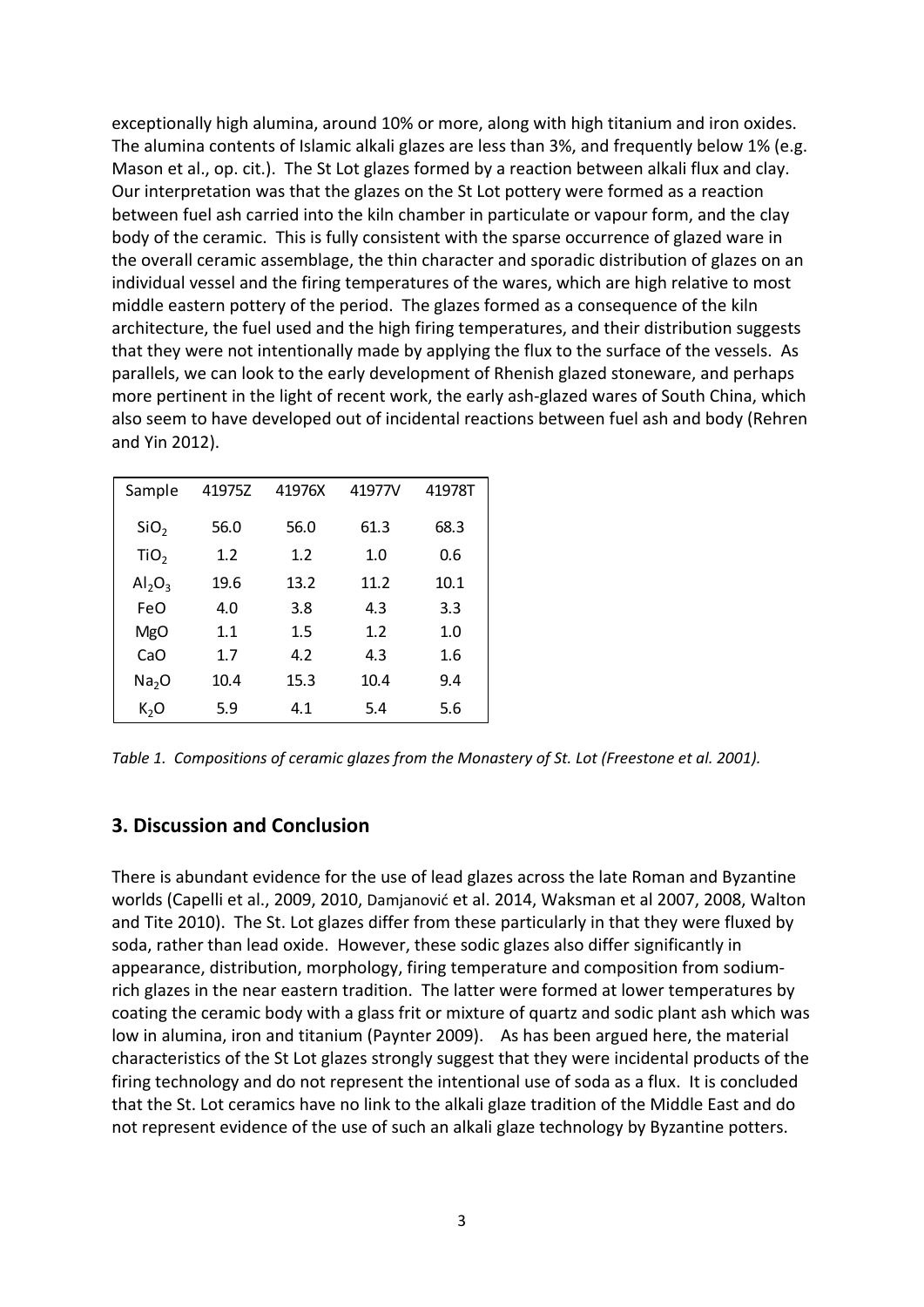The use of the St. Lot glazes as a key piece of evidence to support the early use of alkali glazes by Byzantine potters cannot be sustained. Even if these glazes had been intended by the potters and produced in a controlled way, the fact that they are vapour glazes would place them in a completely separate technological tradition to near eastern alkali glazed wares. This draws attention to the important point that it is not similarities in chemical composition that demonstrate direct technological connections between artefacts, but similarities in how they were produced, or their chaînes opératoires. For the same reason, the other example given of an early Byzantine alkali glaze, the 4th to 7th century glazed ceramics from Kharga Oasis, Egypt (Armstrong op. cit., Fig. 2), is also unlikely to be relevant as, on the basis of the colour and erosion of the bodies relative to the glaze these are faience (powdered quartz) bodies. Thus it appears that they were made in the Egyptian faience technological tradition rather than in the tradition of near eastern alkali glazed earthenware.

Turning to the alkali glazes on the 10<sup>th</sup> century Byzantine polychrome white wares, many of these are clearly soda-rich, although they also contain substantial amounts of lead oxide (Vogt and Bouquillon op. cit., Lauffenburger et al., op. cit.). A sodium-rich material was clearly added to help flux the glaze. However, they appear to differ from the glazes of many Islamic ceramics in their relatively low magnesia and potash contents which, even when corrected for dilution by the lead in the glaze, are frequently around or less than 2%, which is marginal in terms of the generally accepted boundary between natron and plant ash compositions. This raises the possibility of another alkali source. The alkali springs of Western Anatolia are now recognised as an important source of the alkali in Byzantine and Islamic glass found in Turkey (Schibille 2011, Rehren et al. 2015, Swan et al. 2018) and also were the source of the alkali used in the glazes of Iznik ceramics (Tite et al. 2015) and possibly the preceding Miletus ware (Burlot et al. 2020). There are abundant deposits of white-firing kaolinitic clay in the same region (e.g. Lauffenburger et al. op. cit.). The polychrome white wares may therefore represent a significant step in the use of regional raw materials in ceramic glazes. Hence, although the early date proposed by Armstrong for the use of alkali glazes on Byzantine pottery is not supported by current evidence, there is indeed a need for further research into the use of alkalis in later Byzantine ceramic technology.

## **Acknowledgement**

I am very grateful to a referee for their helpful comments.

## **References**

Armstrong, P., 2020. The earliest glazed ceramics in Constantinople: A regional or international phenomenon? *Journal of Archaeological Science: Reports*, 29, p.102078.

Burlot, J., Waksman, S.Y., Bellot-Gurlet, L. and Franci, G.S., 2020. The glaze production technology of an early Ottoman pottery (mid-14th (?)-16th century): The case of 'Miletus Ware'. *Journal of Archaeological Science: Reports*, 29, p.102073.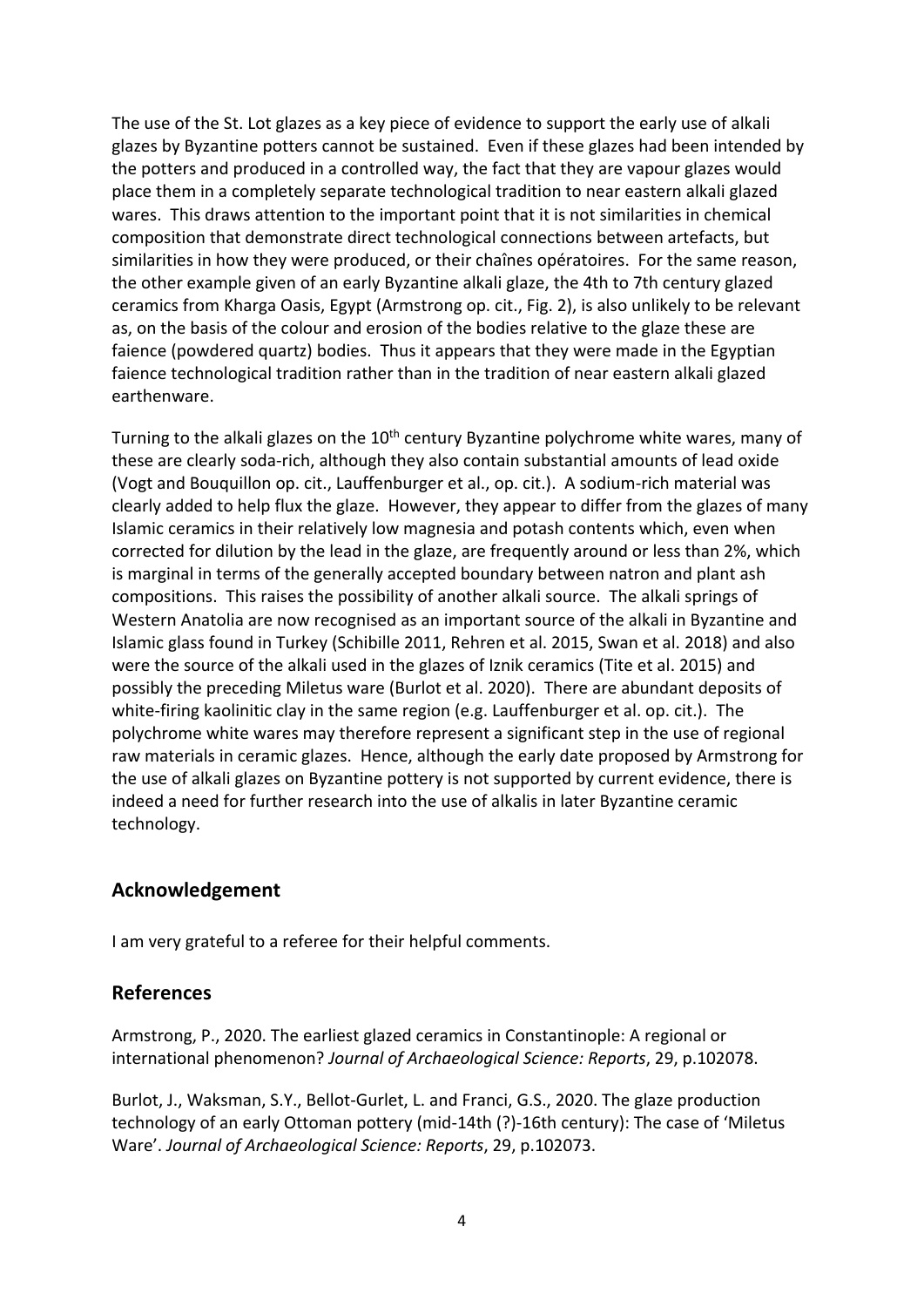Capelli, C., Cabella, R., Piazza, M., 2009. The Late Roman glazed pottery production in Eastern Alpine area and Danubian provinces: archaeometric analyses on fabrics and glazes, *in* C. Magrini, F. Sbarra (eds.), *Late Roman glazed pottery productions in Eastern Alpine Area and Danubian Provinces. First results of an international project, Proceedings of the First International Meeting of Archaeology in Carlino (Carlino 14-15 December 2007)*, Campoformido, pp. 71-82.

Capelli, C., Cabella, R., Piazza, M., 2010. New archaeometric data on late Roman glazed pottery. Case-studies from Savaria (Hungary) and Rousse (Bulgary), *in* C. Magrini, F. Sbarra (eds.), *Late Roman Glazed Pottery in Carlino and in Central-East Europe. Production, Function and Distribution. Proceedings of the Second International Meeting of Archaeology in Carlino (March 2009)*, BAR International Series 2068, Oxford, pp. 33-38.

Damjanović, L., Bikić, V., Šarić, K., Erić, S., Holclajtner-Antunović, I., 2014. Characterization of the early Byzantine pottery from Caričin Grad (South Serbia) in terms of composition and firing temperature, *Journal of Archaeological Science* 46(1), pp. 156-172.

Freestone, I., Politis, K.D., Stapleton, C.P., 2001. The Byzantine Glazed Pottery from Deir'Ain 'Abata, Jordan, in Villeneuve, E. and Watson, P.M., (Eds.), *Colloquium on Byzantine and Early Islamic Ceramics in Syria-Jordan (IVth–VIIIth Centuries)* [3-5 December 1994, Amman], Beirut, pp. 197–205.

Lauffenburger, J.A., Vogt, C., Bouquillon, A. 2001. Technical Insights into the Working Practices of the Byzantine Tile Maker in Gerstel, S.E.J. Lauffenburger, J.A. (Eds.), *A Lost Art Rediscovered. The Architectural Ceramics of Byzantium*, Pennsylvania, pp. 67–88.

Mason, R.B., Tite, M.S., Paynter, S. and Salter, C., 2001. Advances in polychrome ceramics in the Islamic world of the 12th century AD. *Archaeometry*, 43(2), pp.191-209.

Paynter, S., 2009. Links between glazes and glass in mid-2nd millennium BC Mesopotamia and Egypt. A.J. Shortland, I. Freestone, Th. Rehren (Eds.), *From Mine to Microscope: Advances in the Study of Ancient Technology*, Oxbow Books, Oxford (2009), pp. 93-108

Rehren, T., Connolly, P., Schibille, N. and Schwarzer, H., 2015. Changes in glass consumption in Pergamon (Turkey) from Hellenistic to late Byzantine and Islamic times. *Journal of Archaeological Science*, 55, pp.266-279.

Rehren, T. and Yin, M., 2012. Melt formation in lime-rich proto-porcelain glazes. *Journal of Archaeological Science*, 39(9), pp.2969-2983.

Schibille, N., 2011. Late Byzantine mineral soda high alumina glasses from Asia Minor: a new primary glass production group. *PLoS One*, 6(4).

Swan, C.M., Rehren, T., Dussubieux, L. and Eger, A.A., 2018. High‐boron and High‐alumina Middle Byzantine (10th–12th Century CE) Glass Bracelets: A Western Anatolian Glass Industry. *Archaeometry*, 60(2), pp.207-232.